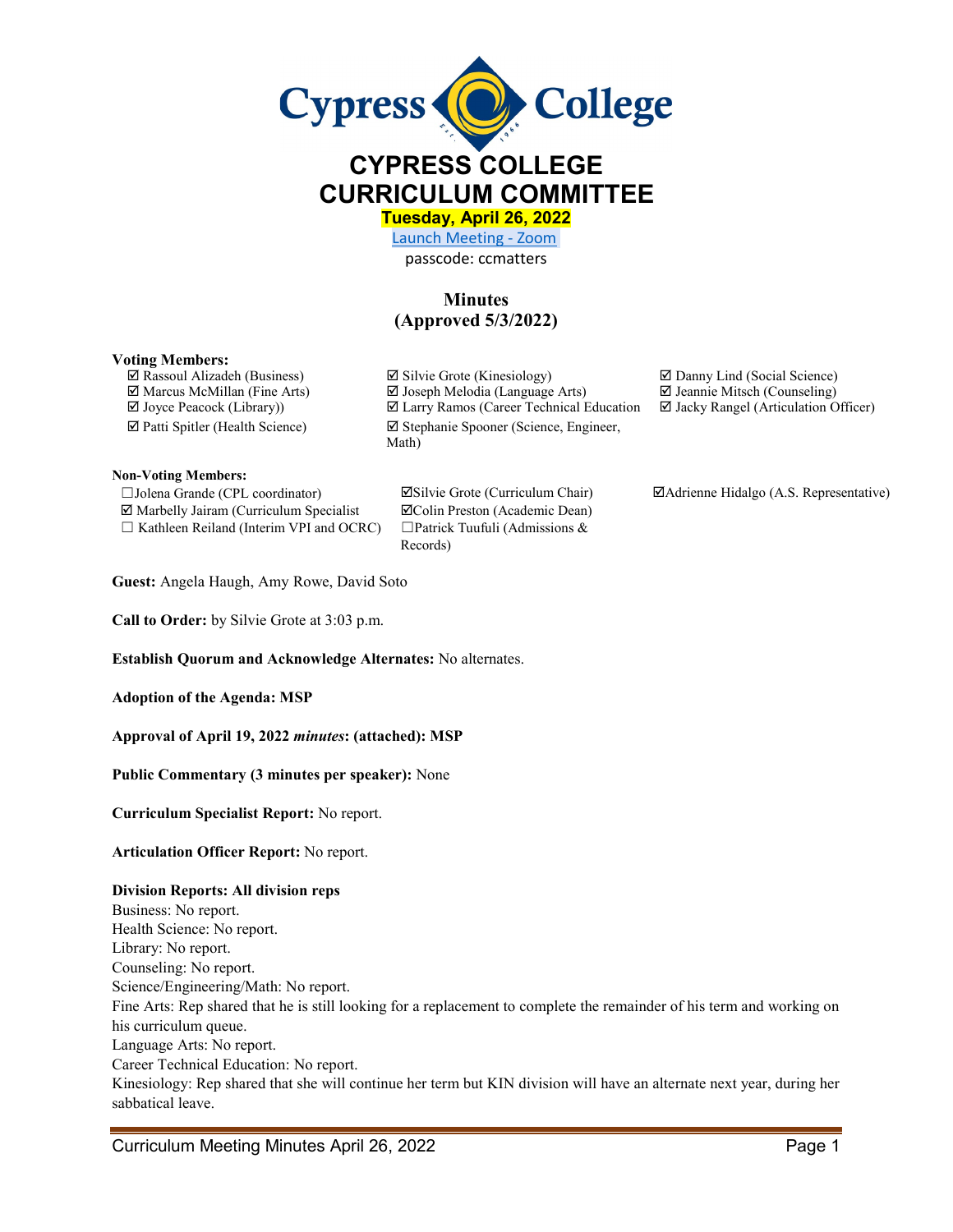Social Science: Rep shared that social science division will conduct new vote for next division representative in the next few weeks.

**CPL Coordinator Report:** Not present.

### **Administration Report**

Academic Dean shared that there will be four new Deans coming to Cypress and would like to onboard them by having them attend our curriculum meeting. This will help with understanding the role of Dean in the curriculum approval process and how to navigate CurricUNET.

### **Chair Report**

Curriculum Institute- Chair shared that two (2) spots will be available for faculty to attend Curriculum Institute this summer in Riverside, CA. Names can be forward to the office of instruction.

DCCC-Chair shared that a discussion about DE took place. Our DE coordinator will meet with Fullerton Distance Ed this week to discuss CVC exchange. We are still in conversation to join and become a teaching college.

### **Training Manual- duplication of course content- second read (attached)**

Chair reviewed Duplication of Course content form with committee. Form was approved with edits. **Action: MSP**

#### **Other-any additional concerns committee members might want to bring up for items that do not require vote-**None

#### **Approval of Curriculum**

| <b>DEACTIVATION COURSES</b>                                     |                 |                                                                                                                                                                                                                            |  |  |  |  |  |  |
|-----------------------------------------------------------------|-----------------|----------------------------------------------------------------------------------------------------------------------------------------------------------------------------------------------------------------------------|--|--|--|--|--|--|
| <b>COURSE ID</b>                                                | <b>EFF DATE</b> | <b>JUSTIFICATION</b>                                                                                                                                                                                                       |  |  |  |  |  |  |
| ENGL 010LC<br>Advanced English Skills Lab<br><b>Action: MSP</b> | 2023 Fall       | The course was developed to provide additional support to students<br>enrolled in English 100. Students who require additional support are<br>now encouraged to enroll in English 101. ENGL 010LC is no longer<br>offered. |  |  |  |  |  |  |
| INDS 120HC<br>Honors Program Seminar<br><b>Action: MSP</b>      | 2023 Fall       | Not offering this course in the foreseeable future.                                                                                                                                                                        |  |  |  |  |  |  |

| <b>REVISED COURSES</b>                                                                                |                                                                                                                                                                                                                     |                      |                                                                                                                                                                                                                                  |             |                                                                                                                                                                                                                                                                      |  |  |  |
|-------------------------------------------------------------------------------------------------------|---------------------------------------------------------------------------------------------------------------------------------------------------------------------------------------------------------------------|----------------------|----------------------------------------------------------------------------------------------------------------------------------------------------------------------------------------------------------------------------------|-------------|----------------------------------------------------------------------------------------------------------------------------------------------------------------------------------------------------------------------------------------------------------------------|--|--|--|
| <b>COURSE ID</b>                                                                                      | <b>ACTION TAKEN</b>                                                                                                                                                                                                 | CLASS<br><b>SIZE</b> | <b>CLASS SIZE</b><br><b>JUSTIFICATION</b>                                                                                                                                                                                        | EFF<br>DATE | <b>JUSTIFICATION</b>                                                                                                                                                                                                                                                 |  |  |  |
| <b>ENGL 100 C</b><br>College Writing<br>Units: 4<br>Lecture: 4<br>Laboratory: 0<br><b>Action: MSP</b> | *Outline Update<br>*Prerequisite removed<br>*Advisory updated from<br>ENGL 010LC to<br>Eligibility for college-<br>level composition or<br>appropriate placement.<br>*Catalog/Schedule<br><b>Description Update</b> | 27                   | • Evaluation mostly through 2023<br>writing assignments with a<br>minimum of 6000-8000<br>words. • Writing<br>assignments are assessed for<br>critical thinking, conceptual<br>understanding, structure,<br>style and mechanics. | Fall        | Outline, prerequisite removal,<br>advisory, and<br>catalog/schedule description<br>updated to better reflect<br>course content.<br>Removal of lab advisory; we<br>no longer offer English<br>010LC. Prerequisite revision<br>(removal of English 60 and<br>ESL 109). |  |  |  |
| <b>ENGL 100HC</b><br>Honors College<br>Writing<br>Units: 4<br>Lecture: 4<br>Laboratory: 0             | *Outline Update<br>*Prerequisite removed<br>*Advisory updated from<br>ENGL 010LC to<br>Eligibility for college-                                                                                                     | 20                   | The Cypress College Honors 2023<br><b>Advisory Group</b><br>recommends a maximum of<br>20 students for a seminar-<br>style honors course to allow                                                                                | Fall        | Outline, prerequisite removal,<br>advisory, and<br>catalog/schedule description<br>updated to better reflect<br>course content.                                                                                                                                      |  |  |  |